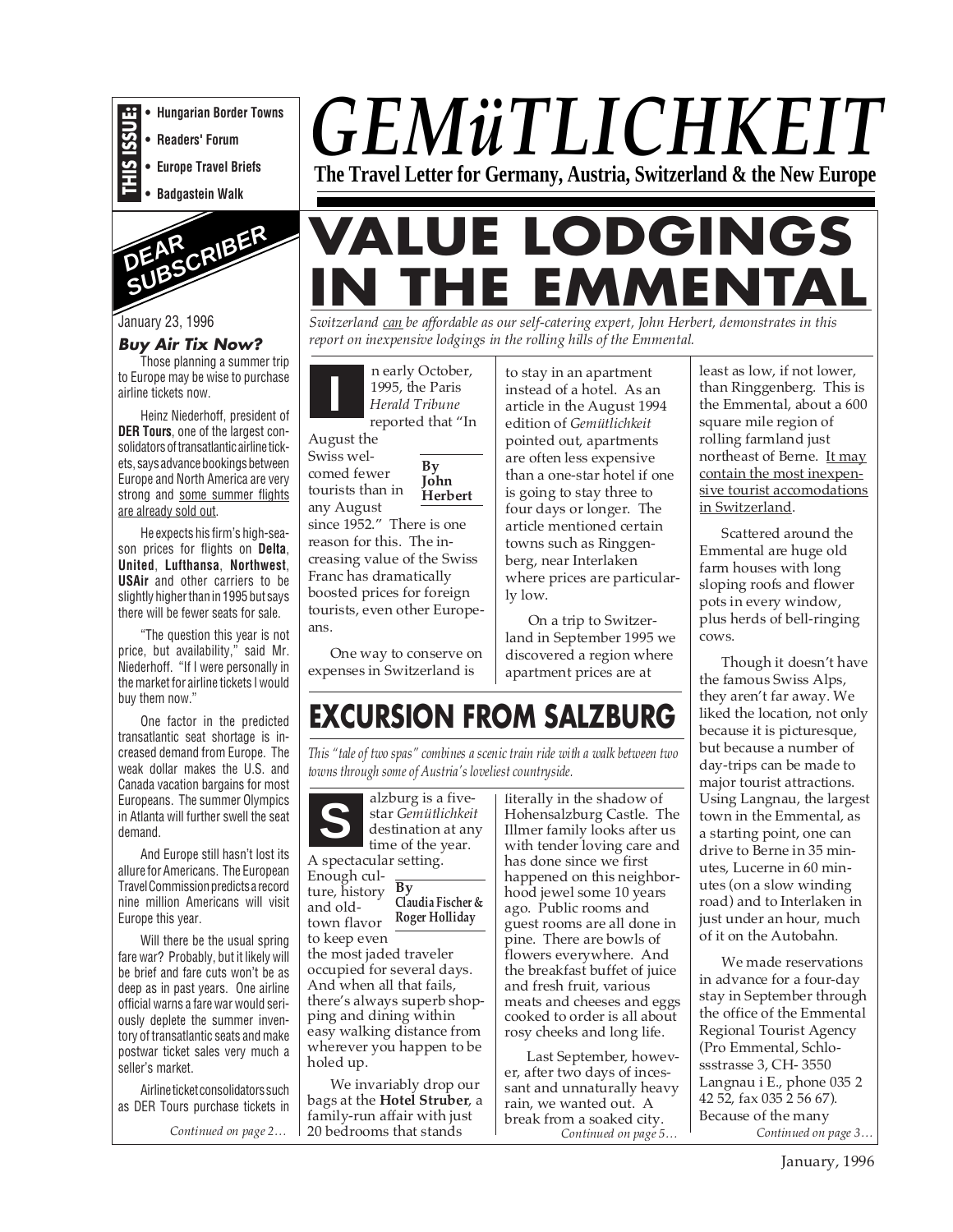#### *DEAR SUBSCRIBER Continued from page 1*

bulk from major airlines and resell them, usually through travel agents. The retail prices for such tickets are typically less than what the airlines sell them for. The exception is a particularly fierce fare war when, usually for only a few days, airlines make very deep fare cuts. Such a war this year seems unlikely.

In this context it should be remembered that Gemütlichkeit subscribers — and those who travel with them — qualify for **Swissair** price reductions of from \$50 to \$600 depending on the fare and class of service. For example, Swissair's current roundtrip fare from Los Angeles to Switzerland is \$1,008. The *Gemütlichkeit* discount at that fare level is \$150 per ticket, making the roundtrip fare \$858. This is not just for flights into Switzerland. For this price one can fly, via Switzerland, to and return from a variety of central European cities.

For fare quotes and to book a Swissair flight at the lower Gemütlichkeit prices phone 800-238- 0399.

#### **Top Hotels: U.S. vs Europe**

When last we spoke, your humble but procrastinative servant was desperately seeking to renew his expired passport. It was mid-December and, except in cases of "life and death," the government had decided to temporarily deny these important documents to U.S. citizens. According to a gleeful functionary at the San Francisco passport office, it didn't matter if you had rented the Swiss side of the Matterhorn for a private New Year's Eve party; there were no passports to be had unless you could prove that your Aunt Helga was tot not merely dying mind you, but an actual experson with a death certificate to prove it.

I tried to use Gemütlichkeit's political clout but the strings I pulled were all attached to air.

So we stayed home and took a short trip between Christmas and New Year's Day to the Monterey Peninsula, one of this galaxy's prettiest chunks of real estate.

Since **The Inn at Spanish Bay**, on the elite 17- Mile Drive that runs along the coast between Pacific Grove and Carmel, was offering a special midweek deal we decided, as the saying goes, to "live large."

Over the past few years, my rare U.S. hotel experiences have been business-related forays limited to the genre that includes Hilton, Marriott, Quality Inn, Red Lion, Holiday Inn, etc. Of course, there has also been the occasional bed and breakfast stay in conjunction with a weekend getaway. But The Inn at Spanish Bay promises luxury far beyond Hiltons and Marriotts and is, I believe, considered among the finest resort hotels in the U.S. It is part of the Pebble Beach Company's holdings which include The Lodge at Pebble Beach, Spyglass Hill Golf Course, the Pebble Beach Golf Links where the final round of the AT&T golf tournament (formerly the Bing Crosby) is played, and other resort facilities.

As one who has reviewed hundreds of European hotels, I simply cannot resist comparing this hotel with the best resort hotels I've seen in Germany, Austria and Switzerland; such as the **Victoria Jungfrau** in Interlaken, the **Grüner Baum** in Badgastein, Austria, Baden-Baden's **Brenner's Park**, the **Beau-Rivage Palace** in Lausanne and Switzerland's **Les Sources des Alpes**in Leukerbad.

As you no doubt have already deduced, I am about to take a couple of whacks at The Inn at Spanish Bay. After I tell you we encountered not one unpleasant employee, first-rate accommodations and a matchless oceanside setting among low dunes and Monterey cypress, beside a delicious golf course — The Links at Spanish Bay you may ask why. Well, pleasant though it was, The Inn at Spanish Bay demonstrates that the great five-star resort hotels of Europe are unique, possibly even worth what they charge. It didn't take us long to realize that it takes more than a beautiful location and a friendly young staff to equal them:

• Upon check-in at the ISB we were given a key and verbal directions on finding our room. In a hotel of similar class in Europe one is always escorted to the room.

• When the bellman arrived with our luggage he merely piled it on the bed, gave us a big smile and left. No explanation of how to operate room gadgets such as the gas-lit fireplace. (This was a person who shares in the automatic \$17 per day gratuity charge for bellmen, concierge and housekeeping — not restaurant or bar.)

• Our standard size guestroom was quite luxurious with comfortable furniture and the before-mentioned fireplace (which we learned how to operate after a call to "hotel services"). However, compared to European resort hotel rooms, which are typically designed for longer stays, this one was short on closet and storage space. The bathroom design, too, came up a bit short. It's always nice to have a separate bathtub and shower, but to put both in the same room with the toilet is not up to five-star European standards.

• Later that evening in the bar we witnessed a revealing little event. It happened so quickly and was so seemingly insignificant we almost missed it. A flick of the hand epitomized the gap between American hotels like The Inn at Spanish Bay and the best of Europe.

Here's what happened: On the bar were several square trays containing various dry snacks such as peanuts and other crunchy, thirst-inducing mixtures. The friendly woman bartender was busily mixing drinks, keeping things shipshape and chatting with customers. While gathering some empty glasses and giving a swipe or two to a spot of water, she picked up a few bits of broken peanuts or crackers lying on the bar and PUT THEM BACK IN THE TRAY. It was a quick reflex action, of course, something she probably wouldn't do consciously, but it speaks volumes about the level of professionalism and training among hotel employees. I kept trying to imagine a black-tied Madhu Kwatra, for many years the Barchef at the Brenner's Park, recycling snack scraps. It was an image *Continued on page 8…*

**Gemütlichkeit** (ISSN 10431756) is published a ing, 2892 Chronicle Avenue, Hayward, CA 94 6722 or 510/538-0628. FAX: 510/582-8296, Escriptions are \$67 per year for 12 issues. While **Editor & Publisher: Associate Editors:** Elizabe **Contributing Editors: Design & Composition: Consulting Editor: Subscription Dept:** *GEMüTLICHKEIT* **The Travel Letter for Germany, Aust Rating Category Scale** Unacceptable 0 - 3 Adequate 4 - 7 Average 8 - 11 Above Average 12 - 15 Excellent 16 - 20 **Special Designations G** By virtue of location, decor, special charm, warmth of management, or combina-**Vol. 10, No. 1 January, 1996**

**HOTEL RESTAURANT RATING KEY**

| <b>UMINUIT, IUUU</b>                                                                                                                                                                                                                                                                                                                                                                  | The Travel Letter for Germany, Austria, Switzerland & the New Europe                                                            | <b>Rating Category</b>                                                                                        | <b>Scale</b>                                                          | <b>Hotel Rating Criteria</b>                                                              |                                |
|---------------------------------------------------------------------------------------------------------------------------------------------------------------------------------------------------------------------------------------------------------------------------------------------------------------------------------------------------------------------------------------|---------------------------------------------------------------------------------------------------------------------------------|---------------------------------------------------------------------------------------------------------------|-----------------------------------------------------------------------|-------------------------------------------------------------------------------------------|--------------------------------|
| <b>Editor &amp; Publisher:</b><br><b>Associate Editors:</b><br><b>Contributing Editors:</b><br><b>Design &amp; Composition:</b><br><b>Consulting Editor:</b>                                                                                                                                                                                                                          | Robert H. Bestor, Jr.<br>Elizabeth Schiller, Bruce Woelfel<br>C. Fischer, R. Holliday<br>Paul T. Merschdorf<br>Thomas P. Bestor | Unacceptable<br>Adequate<br>Average<br>Above Average<br><b>Fxcellent</b>                                      | $0 - 3$<br>4 -<br>8<br>- 11<br>$12 - 15$<br>$16 - 20$                 | People/Service<br>Location/Setting<br>Guestrooms<br>Public rooms<br>Facilities/Restaurant | 30%<br>15%<br>30%<br>5%<br>20% |
| <b>Subscription Dept:</b>                                                                                                                                                                                                                                                                                                                                                             | Andy Bestor, K. Steffans<br><b>Gemütlichkeit</b> (ISSN 10431756) is published monthly by UpCountry Publish-                     |                                                                                                               | <b>Special Designations</b><br><b>G</b> By virtue of location, decor. |                                                                                           | 65%                            |
| ing, 2892 Chronicle Avenue, Hayward, CA 94542. TOLL FREE: 1-800/521-<br>6722 or 510/538-0628, FAX: 510/582-8296, E-MAIL rbestor@aol.com, Sub-<br>scriptions are \$67 per year for 12 issues. While every effort is made to provide<br>correct information in this publication, the publishers can make no quarantees<br>regarding accuracy. Second-class postage paid in Hayward, CA. |                                                                                                                                 | special charm, warmth of<br>management, or combina-<br>tion thereof, an especially<br>pleasant establishment. |                                                                       | Food<br>Service<br>Atmosphere                                                             | 20%<br>15%                     |
| <b>POSTMASTER: SEND ADDRESS CHANGES TO:</b><br>Gemütlichkeit, 2892 Chronicle Ave., Hayward, CA 94542                                                                                                                                                                                                                                                                                  |                                                                                                                                 | Offers significant value.                                                                                     |                                                                       |                                                                                           |                                |

Gemütlichkeit 2 January, 1996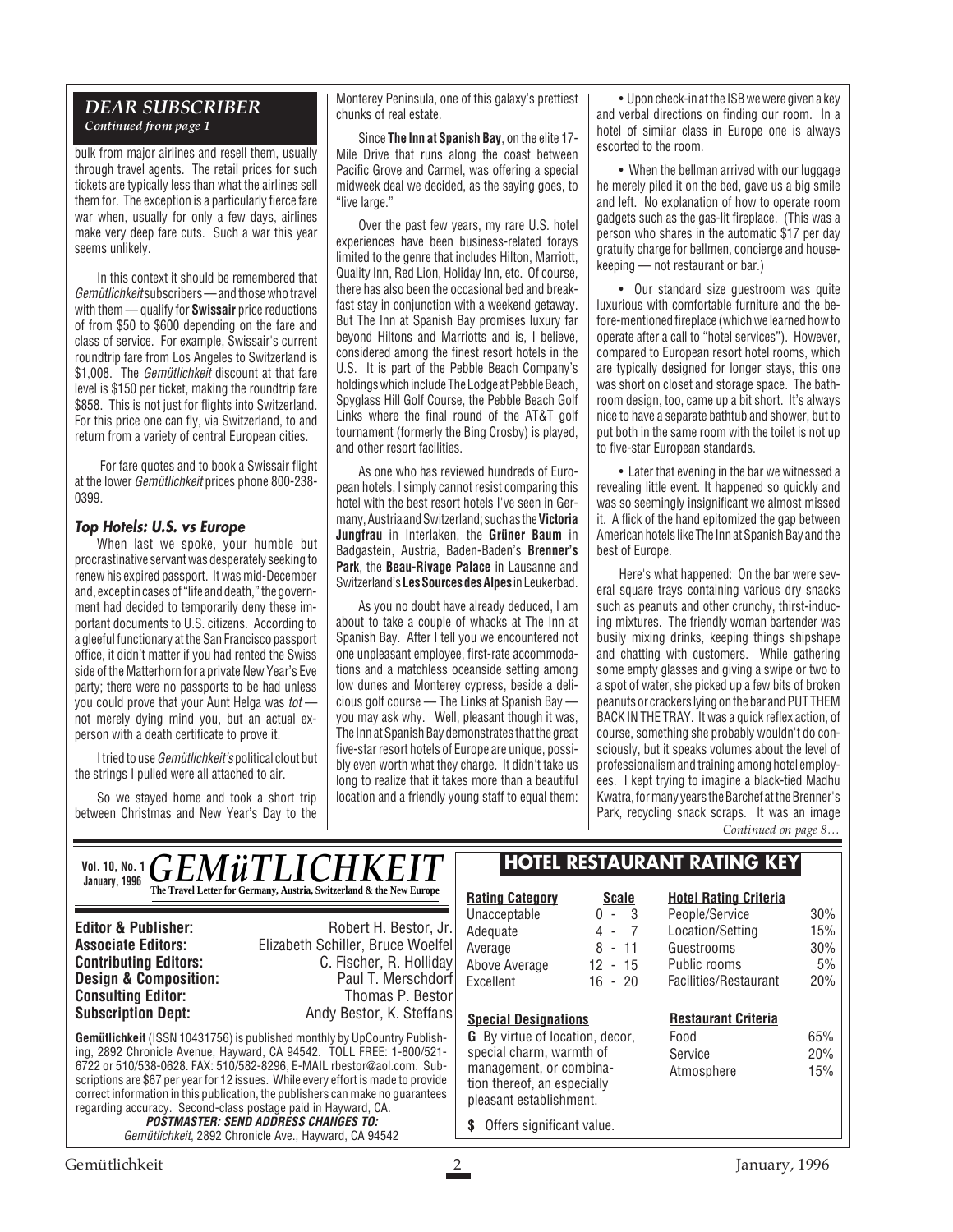#### *EMMENTAL APTS. Continued from page 1*

vacancies it wasn't really needed. We could have done just as well by visiting the Langnau office on arrival and making our choice on the spot. There is a second tourist office in the town of Burgdorf 14 miles away.

Those who want advance information should write to request the *Holidays on a Farm* brochure (it also lists accomodations in towns and villages) and the *Welcome to Emmental* brochure, which has an excellent detailed map. The accommodations guide lists 47 apartments and eight *Zimmers* (B & Bs). The brochure is in English, German and French. It describes the amenities of each apartment and lists the owner's name, address and phone number. If you want to stay in one of the atmospheric old farm houses, look for the words *Bauerhof mit Betrieb* below the address.

We chose four possibilities, faxed them to the tourist office in Langnau and asked for verification of price and availability. All were available. We selected one and asked the office to make the reservation for us. In our case no deposit was required. A few days later the owner sent precise directions. The two tourist office employees we talked with spoke excellent English.

Our apartment was a few miles south of Langnau in the second story of a renovated house next to the village cheese factory where about 20 local farmers bring their milk each day. It contained a kitchen, dining room, living room, bedroom and bathroom. The kitchen and bath were modern. We paid was 69.3 Sfr. (\$59.00) per day including the final cleaning and local tax. Based on the apartment brochure, our price was typical for a one bedroom unit. Some apartments were much more rustic; under the heading "heating," a few units listed "firewood."

The 47 apartments listed in the guide are scattered over 30 towns, villages and farms. For those who intend to use an apartment as a base for making trips to such locations as Berne, Interlaken and Neuchatel, we

## **OFF THE BEATEN TRACK IN**

*Canadian John Herbert is a frequent contributor to Gemütlichkeit. With Canada's dollar able to buy even less in Europe than our own, he has, out of necessity, become an authority on budget travel.*

#### **Hungarian Border Towns**

*T*here aren't many places in Europe where you can spend a relaxing day or two in the delightful setting of an ancient town, with prices that remind you of the 60s instead of the 90s Hungary has a couple of such cities, both of which are just across the border from Austria. Sopron (40 miles from Vienna) and Köszeg (50 miles) are each worth a day's exploration.

**UNGARY & A**Sopron is the larger (60,000 people) and more interesting of the two **USTRIA** towns. It has a marvellous old-town center with winding cobblestone **USTRIA** streets and 14th century buildings. The centerpiece is the town square with churches, outdoor cafes and an old bell tower. If Sopron were located in Austria or Switzerland it would be a well-known tourist attraction.

Try to avoid arriving from Austria on Saturday morning. We found ourselves in a mile-long line of cars that took an hour to reach the border. Most Austrians were coming over to shop, as just about everything is cheaper than at home.

We decided to stay in a *Zimmer* (bed, no breakfast) arranged through the helpful office of Locomotiv Tourist which is just a few steps away from the town square at Uj Utca 1. There were six or seven rooms available even on this busy weekend. Our place was in the home of the Nemeth family at 27 Gazda St. It consisted of a bedroom and attached living room, with a private bath and sink. The toilet, however, was down the hall and shared with the family. The house was on a typical residential street, a six or seven minute walk from the main street. The price was 1800 forints or about \$13 a day.

If you prefer more upscale accommodations, try the three-star **Palatinus Hotel**, one of ten hotels in the town. It is located in the center of the oldtown at 23 Uj Utca St. Though the exterior looks ancient the interior has been modernized. A double room will be about \$60-\$70.

Köszeg is only 35 miles from Sopron. Though much smaller, it is perhaps of greater historical interest because of a major defeat inflicted by the local population on the Turks in 1532. Köszeg is a picturesque place, especially the old-town center. Much of the original wall that surrounded the town is still in place. It is pleasant on a sunny day to stroll around and inspect the hodgepodge of architectural styles found in the old buildings. Prices are similar to Sopron. A meal for two in one of the town's better restaurants runs about \$10-\$15.

A couple of points about Hungarian travel:

• Currency exchange - There are a number of banks and private exchange offices in every tourist town, but here we find the post office offers a better rate than most.

*Continued on page 4…* speed of 90-plus m.p.h.. Gas prices are similar to Austria. *Continued on page 4…* • Driving - Hungary is one of the most pleasant countries in Europe in which to drive. Roads are in good condition, there are few cars, many of which are the awful East German-made Trabants that won't go over 60 m.p.h., thus reducing the number of drivers cruising at the usual European

**HAGARY** 

**DO**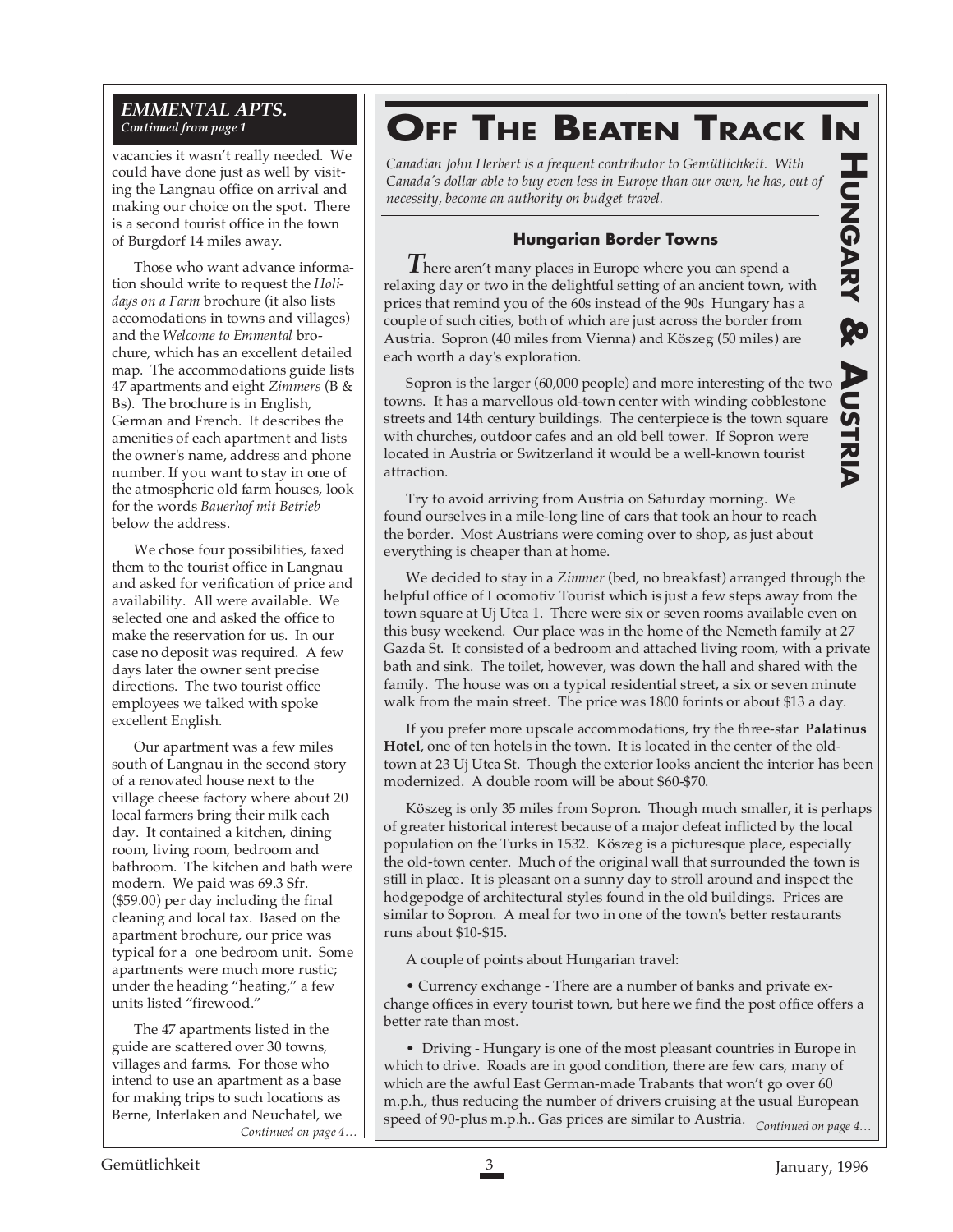#### *EMMENTAL APTS Continued from page 3*

suggest getting a place near the Berne-Thun Autobahn. Try such towns as Zäziwil, Oberthal, Signau or Biglen.

The limited selection of *Zimmers* appear to charge about 25 Sfr. (\$21) per person, per night.  $\mathbb{N}$ 

#### *OFF THE BEATEN TRACK Continued from page 3*

• It may have been good luck but we ran in to a number of Englishspeaking employees at the restaurants, tourist offices, etc., certainly more than the guidebooks had led us to expect.

• Hungary has been discovered. Last year it had the fourth highest number of foreign visitors in all of Europe. Only France, Spain and Italy had more.

#### **South Austria**

Last fall we made a short return visit to one of the most pleasant, but

least known (at least to North Americans) regions of Austria, the Klopeiner See area about 20 miles southeast of Klagenfurt. We cut short a rain-plagued stay in Graz and headed for this area, known for it's warm temperatures and sunny days. We weren't disappointed.

There is much to see in a three or four-day stay. The upscale resorts of Pörtschach and Velden on the Wörther See are 25 miles to the west and the Slovenian border is less than 20 miles to the south. At the moment Slovenia is the only easily visited part of the former Yugoslavian Republic. (Skip

Ljubljana, the dull, traffic-clogged capital city and head for a day-trip to Bled, a pleasant resort just south of the Austrian border.)

We arrived about 4 p.m. in the village of St. Kanzian, on the north side of the small Klopeiner See and headed for the local tourist bureau on the main street for help in finding accommodations. You realize there are plenty of places to sleep in this small region — approximately five square-miles — when you are handed a 95-page accommodations guide which lists over 300 apartments and bungalows. There is possibly more of this sort of accommodation here than in any other part of Austria.

The helpful English-speaking clerk in the tourist office explained we were now in the low season (after Sept. 15) and there were many vacancies. After describing our needs — a one-bedroom apartment — she recommended several places in our price range. At our request she made several phone calls to inquire about availability. There was no answer to the first three calls. Perhaps it was because it was at a time of day when the stores were open. (In Austria you want to take advantage of open stores, it doesn't seem to happen too often.)

#### **Swift Swiss Road Justice**

*T*here is a second way to save money in Switzerland. Don't become involved in an automobile accident. One rainy day last September we nudged the back of the car in front of us when it stopped suddenly. We were at fault.

The car we hit had very minor damage to its bumper. The bottom portion of the central section had been pushed in about one inch or so. Nothing else. Our car had a small dent in the front hood.

Very soon two efficient Swiss policemen (one Englishspeaking) were filling out the endless paperwork. My deceased mother's maiden name was required. Pronounced guilty by one of the policemen who phoned a local judge to determine my fate, I hoped for a warning. No such luck. I was assessed a hefty 280 Sfr. (\$237) fine, payable immediately. As I had only 210 Sfr. I was escorted to the nearest bank where one of the policemen accompanied me inside. We both stood in line and within seconds of the bank making the currency exchange, the remaining 70 Sfr. were safely in the hands of the Swiss police.

Safe motoring in Switzerland.— John Herbert

The fourth call, to a house only three blocks away (but in the neighboring village of Seelach), paid off. It was arranged for us to visit the 12 unit apartment and meet the owner.

The building was only a few years old and had a variety of accommodations for from two to eight persons. About half the units were vacant. We chose a top (third-floor) apartment with one bedroom, a bathroom and a large room combining a compact kitchen, a dining area and a living room area. We also had a large south-facing balcony with a pleasant view. Everything was very up to date including the satellite TV which carried CNN and Sky TV.

A welcoming gift of a bottle of wine (choice of red or white) soon arrived. There was no pool but the building had a washing machine.

For our three-night stay the charge was 471 schillings (\$46) per day including taxes and cleaning. A longer stay would reduce the daily cost. Prices in the accommodations book showed this to be typical for the region. Most apartments are in private homes, but there are a number of small apartment buildings such as the one we stayed in.

By far the best time to visit is during the low season, April and

May, and September 15 to October 15. Prices double in the busy summer months and many places close from mid-October to April.

For more details on apartment rental in Austria see the February, 1995, edition of *Gemütlichkeit*.

Our apartment owner's address: Familie Prasenc, Hubertshof, Seenweg 52, A-9122 Seelach am Klopeinersee Austria, phone 04239/2269, fax 04225/2822

For a copy of the accommodations guide contact:

Tourismusverband Klopeiner See Klopeiner Str. 5, A-9122 St. Kanzian Austria, phone 04239/22 22, fax 04239/30 65 Ĭ.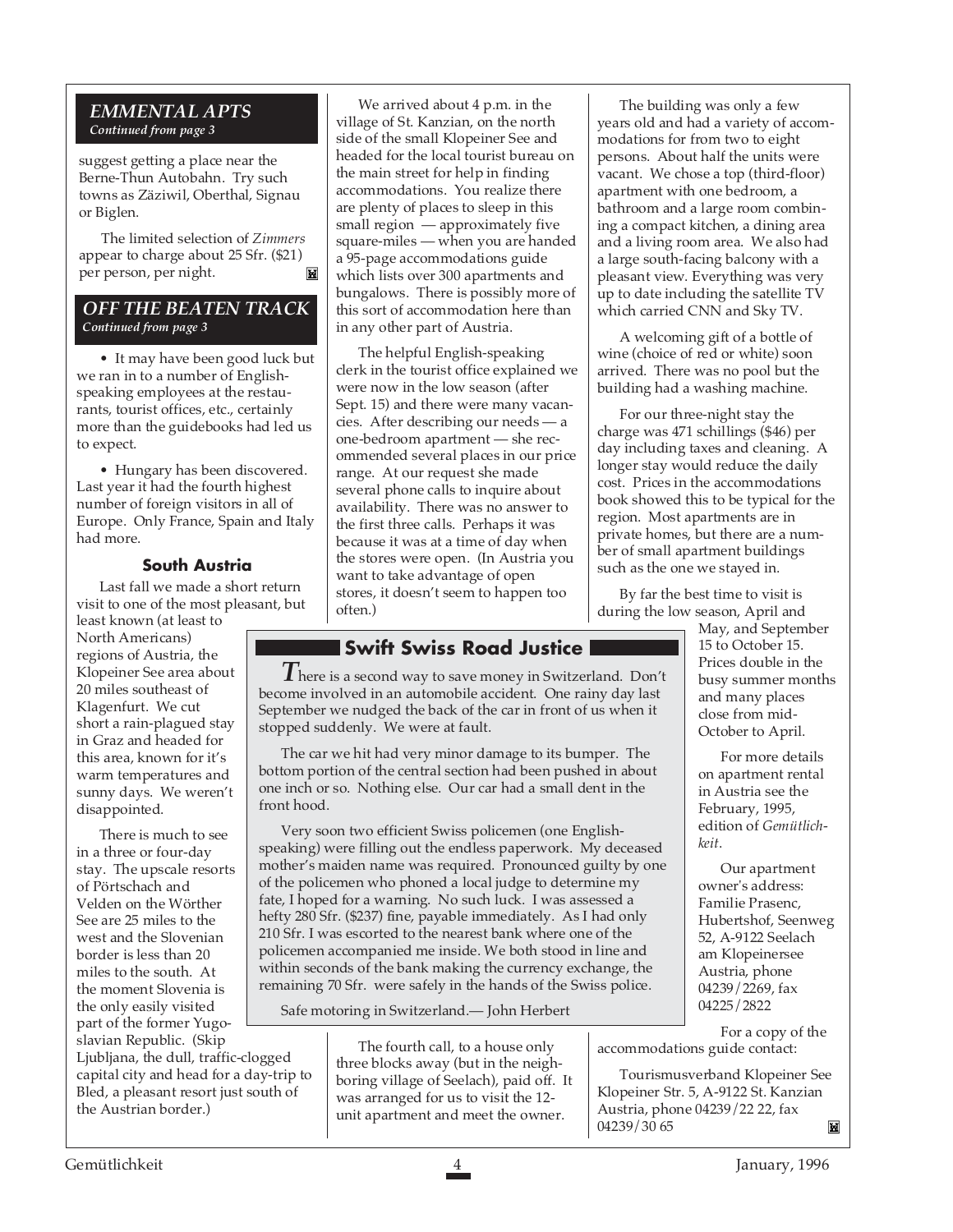#### *SALZBURG EXCURSION Continued from page 1*

From puddle jumping. And umbrella spikes. And dripping, morose tourists.

Our standard antidote to any such claustrophobia is to scan the guide books for some neat, accessible place that we've never been before...and go visit.

So when our Frommer's guide said that Badgastein was Austria's premiere spa town, had a gorgeous setting in one of the most beautiful spots in all of Austria and was just 90 minutes away by train, we pulled out our European East Flexipasses (10 days for \$299) and jumped on the 11:08 Intercity, direction Innsbruck, for the 62-mile ride.

The journey through the Salzach Valley was simply stunning and probably worth the trip itself. Past classic fairy tale Austrian villages with their onion-topped churches. Alongside green meadows filled with grazing sheep and cows. Through forests thick with aspen and pine. Hey, this was the *Sound of Music*, *Heidi* and Ricola all rolled up in one convenient package!

At Scharzach the train headed south and started a breathtaking climb that launched us into the clouds and the trees on the north slope of the Tauern massif until suddenly at 3,500 ft. we were like two hovering hawks peering down on our destination...the Michelin twostar town of Badgastein.

As we left the station and turned left in search of a center, the town appeared to be all about ski lifts, *Sesselbahnen* and snow plows. But the tourist office at the bottom of Kaiser Franz Josef Strasse began to give us the flavor of what was to come. For, besides the accommodations brochures (in case we needed to stay) and winter sports info, there was a useful little booklet to get us in the right mood called the *Scientific Principles of the Health and Treatments of Badgastein*!

A couple of minutes later we also discovered why all the guidebooks were breathing so heavily about this place.

A mountainside covered with dramatically perched homes and hotels. A main square dissected and undermined by a roaring waterfall and a 360 degree vista of some of the

#### finest scenery we've ever witnessed.

This waterfall, the Gasteiner Ache, is the real clue to Badgastein's success and the reason royalty and aristocrats have been journeying to this spot for centuries.

It appears that a certain Frederick, Duke of Styria, started the craze back in the 15th century when he came to Badgastein looking for treatment for a gangrenous injury. The waters of the Ache healed the wound. The Duke was deliriously happy. And the world has been beating a path there ever since. For curing. And touring. And skiing. And such.

After admiring the frothing Ache — just looking at these waters makes you feel better — studying the plaques celebrating visits by such cultural biggies as Mozart, Schiller, Goethe and the like, and poking our noses into the charming but now disused 15th century St. Nicholas Church, we found ourselves quite serendipitously at the start of the Kaiser Wilhelm Promenade...a beautifully prepared and manicured hiking path through a forest of pines, punctuated by bird boxes, squirrel crossings, viewing decks...and as always sensational vistas. This was a path made for walking.

It was no lonesome trail, however. Striders of all ages and outfits marched along and there was much nodding and *Grüss Gott-*ing (hi, there). But walking in Austria is a pretty serious business and our sneakers, jeans and jackets were pretty poor substitutes for the *Lederhosen*, hiking boots, *Alpen Stock* and knapsacks of our co-walkers.

After some 30 minutes of Kaiser Wilhelm Promenading, we reached a small village anchored by a hotel and a few shops and faced a critical decision. Should we retrace our steps to Badgastein and eat, drink and sightsee before taking a train back to Salzburg...or was there still enough time to take the trail to Bad Hofgastein, a one-star Michelin site some seven miles away.

Hikers and locals questioned about the state of the trail and the time needed to walk it differed wildly. And the threatening sky and a 4:30 appointment with a return train had us in a serious quandary. In the end, the sights, the sounds and splendid mountain scenery won out and we set off for Bad Hofgastein with one eye on the weather and the other on our watches.

The Gasteiner Hohenweg, for this was the official name of our new trail, turned out to be simply world-class. *Fabelhaft*. *Wunderbar*. *Ausgezeichnet*. Take your pick.

 It was a trail too, that anyone in reasonable shape could quite easily navigate.

There were, to begin with, very few ascents or descents, always important criteria for our kind of hiking. And it was well marked throughout it's length.

In the course of the three hours it took to reach Bad Hofgastein, we traversed fields and woods. Hugged hillsides grazed by sheep, cows, goats and deer. Passed pretty little *Gasthöfe* advertising luncheons of goulash and venison. Walked under waterfalls. Through isolated farmsteads. And clambered over stiles.

There were fellow hikers to nod or *Grüss Gott* to. Benches or tree trunks to relax on. And even the occasional porta-john.

It was therefore with a bit of sadness (tinged with relief that the weather had cooperated) that we reached the trail's end and turned down into the pretty little city of Bad Hofgastein.

With no time to explore — and having missed the bus to the station — we managed to find a spare taxi and caught the train to Salzburg with only seconds to spare.

This was a day to remember, however. A super train ride. A visit to two great spa towns. And a hike through some of Austria's most remarkable scenery.

#### **Excursion Notes:**

Holliday/Fischer recommend allowing about five hours for the seven to eight mile walk in order to spend more quality time in the spa towns, to relax at a farm or *Gasthof* along the trail - and above all, to enjoy the splendid views.

Trains leave Salzburg station for Badgastein at 07:57, 09:08. and 11:08 and return to Salzburg at 15:40 and 17:40.

#### **Salzburg Hotels:**

Hotel Struber, Nonntaler Hauptstrasse, A-5020 Salzburg 35, phone 0662/849274, fax 0662/843728-8, doubles 1050 AS (\$102).

Hotel Trumer Stube, Bergstrasse 6, A-5020 Salzburg, phone 0662/87 47 68, fax 0662/87 43 26, doubles about \$95-\$175.

For further information about Badgastein, including hotel recommendations, we refer you to the March, 1993, issue of *Gemütlichkeit*.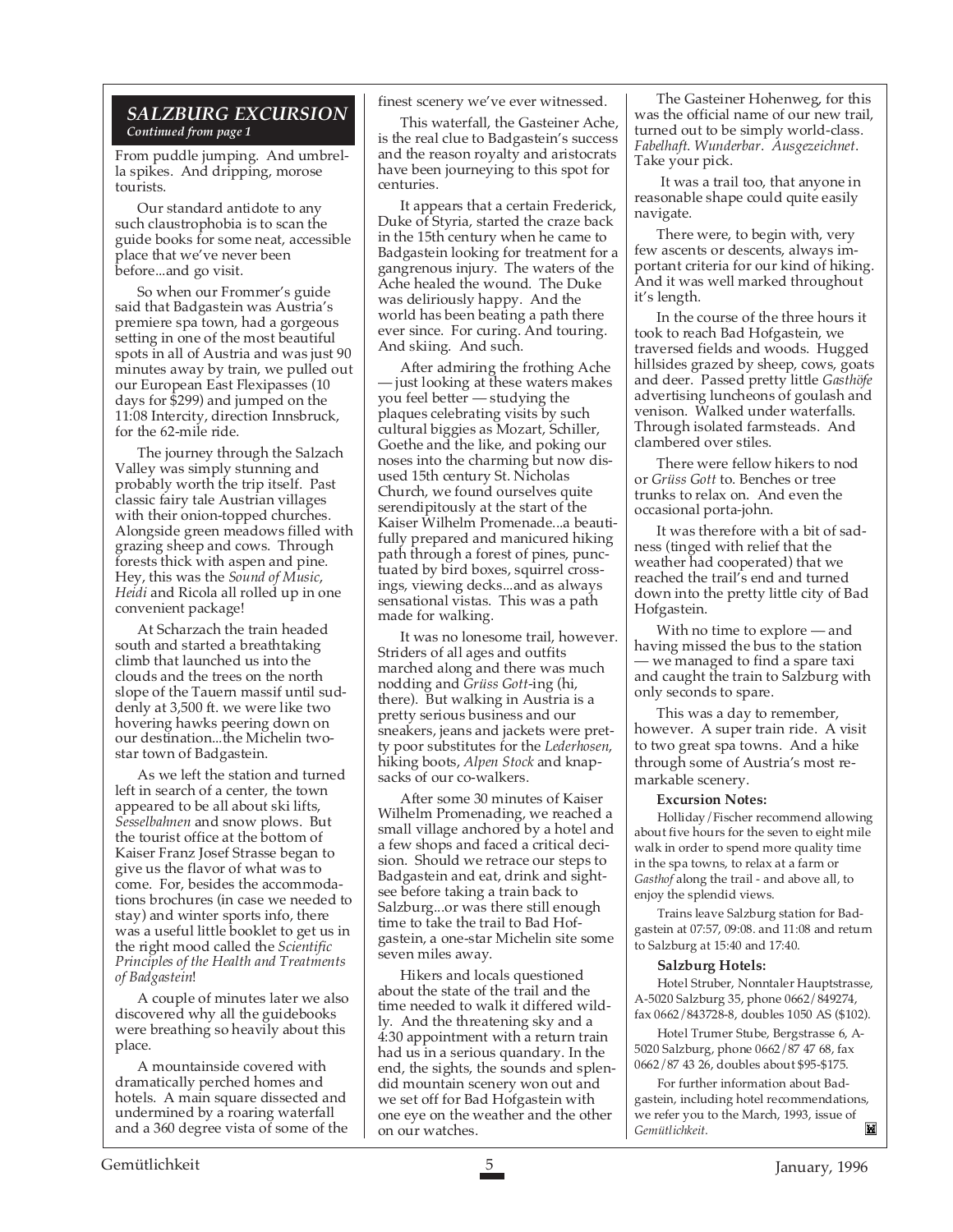## **READERS' FORUM**

#### **Swiss Tourist Chief Replies**

Under the headline *Swiss Deals Afoot?*, your November issue contained a by-line primarily touching on my country's expensive hotel rates, our dramatic decline in overnights and the need for discounts, special deals and price-cutting.

Tourism, as you correctly mention, is indeed big business in Switzerland and has been for more than 100 years. In 1994, a total of 20.1 million overnights were recorded in our hotels by guests from abroad who spent approximately 11 billion US dollars.

The numbers are off this year (1995) but way below the 30% mentioned in your article. I am enclosing the latest statistics which show an increase (!) for the month of October of 3.1% for guests from abroad (incidentally, the same increase was recorded for American travelers) and a cumulative decrease for the period of January through October of 7.1% for guests from abroad and 7.3% for visitors from the United States.

The main reason for the decline is undoubtedly a factor which we cannot influence: the increasing strength of the Swiss franc versus most currencies. Against the U.S. dollar, it reached some all-time highs this year and, during the last 12 months, the dollar lost almost 15% of its value in comparison to the Swiss franc accounting for an "automatic"15% increase for all services puchased by an American visitor.

As you know from your travels to my country, Swtzerland has a very high standard of living with aboveaverage wages and salaries, plus a well-maintained touristic infrastructure which is one of the best in the world. The Swiss tourism and hotel industy is, therefore, faced with rather high "fixed costs" (labor, rent, capital improvements, etc.) which limit its flexibility for substantial discounts. However, I would like to point out that one can enjoy Switzerland's

combination of scenic beauty and its many attractions at very affordable prices by observing some general guidelines such as:

• Selecting accomodations outside the "big cities" and choosing from the thousands of country inns and three-star hotels which provide a clean, safe and hospitable environment. As you know, we have a public transportation system which is punctual, modern and comfortable, linking every hamlet, village and vacation resort with our major cities.

• Ordering the "Special of the Day" in Swiss restaurants known as the *Tagesteller* or *Plat du Jour*: a full meal that costs from \$15-\$25, seldom more, or enjoying lunch in the cafeteria of one of the larger department stores at approximately \$10 per person.

• Arranging for your rental car prior to leaving the United States or taking advantage of one of the special passes sold in the U.S. for the use of the Swiss Travel System (trains, busses, lake steamers, etc.)

We at **Switzerland Tourism** can provide your readers with detailed information about cost controlled travel in Switzerland. In this context, I appreciate your own efforts in offering your readers information on substantial discounts off rack-rates, and I will make sure that we keep you abreast of any new hotel packages with attractive prices for visitors from the United States.

Pricing certainly plays a major role when people decide on where to go on their next vacation. However, I feel that the security, stability, quality of products, scenic beauty, cultural variety and broad infrastructure which Switzerland offers, combined with our new approach to marketing and branding, will help us remain one of the top five European destinations for visitors from the USA.

Thank you for all the support we get from the readers of *Gemütlichkeit*.

Eric Buhlmann Director USA West Switzerland Tourism

#### **Recommends Hotel Guide**

I have been subscribing to your newsletter since spring and am enjoying it immensely. You really do cater to the German speaking travel world!

Here is a tip for your readers and especially for your German speaking/ reading ones. There is a hotel and restaurant guide published by the VARTA battery company of Germany which is worth its weight in gold. The book contains 1048 pages of hotel and restaurant listings, maps of Germany and even city centers.

There is a list of the "chains" such as Hyatt, Arabella, etc. if one wishes to book something in those places. The little hotels in out of the way places are featured. For example, in Eisenach I stayed at the **Sophien Hotel** and **Pension Klostergarten** this summer and ate at the **Hotel Kaiserhof** in the city center. All were recommended and all were very good. The Pension Klostergarten lies on the outskirts of town, up a hill, and is very quiet. All rooms are newly decorated and have lovely bathrooms. Friendly service. A single room with breakfast was \$52.

I can also recommend the **Parkhotel Bilm** in Sehnde, a suburb near Hannover. The hotel is a former villa, is very comfortable, has a swimming pool and a sauna in the basement, and lies in a very quiet rural area. Breakfast and a warm supper are included in the price. Single rooms (small) from 119-145 DM (\$81-\$99).

I found these places in the VARTA guide. It costs about \$40 and can be found more easily in Germany. Once you catch on to the "shorthand" and symbols used in the book, you have an invaluable resource for travel in Germany.

One more point: this summer I was in the former East Germany after an absence of about nine years. This is the area to visit now before other tourists find it. I recommend Sachsen and Thuringen, especially Dresden and the so-called Luther areas. Next year will be a Luther year, so it is best to go before all the summer crowds.

Not to be missed: the Wartburg in Eisenach, but be sure to take the first or second tour of the day. After that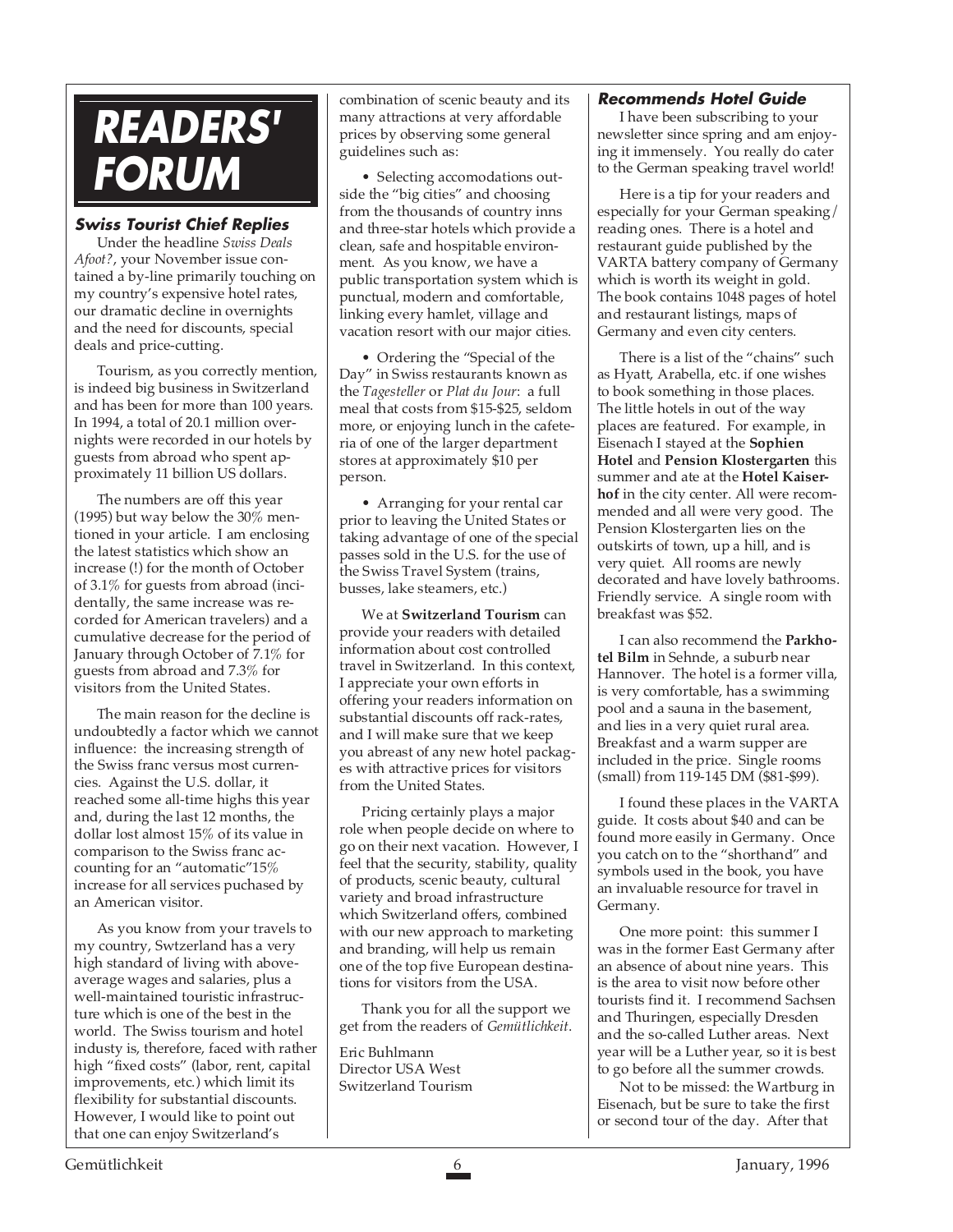the place is overrun. The Wartburg is the second most visited castle in Germany.

Rosalie Streng, Des Plaines, IL

#### **Hotels In Germany**

On August 7, 1995 my wife and I met some friends for lunch in Salzburg. Late in the day they asked us about where they should spend the night. Since we were close to Berchtesgaden, we suggested they might like the area and they could tour some of the local sights the next day.

We drove to Berchtesgaden, and as we knew the quality of the **Hotel Geiger**, we went there. Even though it was the peak summer tourist time and we had no advanced reservation, we were able to obtain three rooms. The evening dinner was also excellent and our friends enjoyed the hotel so much they stayed a second night (my wife and I continued to Graz where I had some business). Hugo Geiger was greeting all the guests and was very cordial and relaxed. I hope son Stefan can carry on the tradition established by the father.

We also stayed at **Hollander Hof** in Heidlberg in May and enjoyed the hotel and central location. On August 4, 1995, we drove up to Heidlberg to see the performance of *The Student Prince* at the castle - it was a beautiful evening and almost a sellout and we purchased our tickets an hour before the performance began. Edward Raethner, Budapest

#### **Austrian Country Hotel**

During a recent business trip to Austria, I "stumbled upon" a delightful hotel worthy of consideration by your readers — the **Oberndorfer Seegasthof**, in Attersee (Hauptstrasse 18, A-4864, tel. 76 66/364-0, fax 76 66/ 36 491, doubles \$140 to \$242).

Located on the northwest edge of the Attersee, it is perfectly situated for an overnight stay for those passing through between Salzburg and Vienna...or, preferably, for a resort vacation. The lake and mountain views are eye-popping; the hospitality provided by innkeeper Josef Oberndorfer and family (an 84-year, three generation tradition!) is superb; and the accommodations are pleasant, reasonably priced and convenient.

The menu at the hotels restaurant provides the frosting on the cake—it is simply the best food I encountered anywhere in the area. (The fresh lake trout is out of this world—worth a trip to Attersee for that alone!)

The Oberndorfers work hard to provide a perfect experience for their guests. And, from my perspective, they have succeeded. Your readers are advised to see for themselves. Frederick W Hoffman, Dearborn MI



#### **Travel On-line**

Easily the best travel site we've found on the Internet is **Hotel Anywhere!** (http://www.earthlink.net/ ~hotelanywhere/).

This grid has links to just about everything travel related on the Internet, interlinking over 18,000 separate travel related web sites and growing by roughly 300 - 500 new links per week. Browsers can search by type (airline, hotel group, travel magazine) or by geographic area.

Included in Hotel Anywhere!'s table of contents are:

•Direct on-line reservations search and booking tools.

•Agents (including some 1200 adventure travel specialists and tour operators.)

•Airlines (links to some 240 web sites.)

•Auto rentals, motorcoaches, and RV's (links to over 40 web sites)

•Cruise lines (links to over 100 web sites)

•Golf (links to over 50 web sites.) •Lodging chains and groups

(links to over 80 web sites)

•On-line travel magazines (links to over 100)

•Skiing (links to over 45 web sites) •Tools for travellers

•Travel related USENET Newsgroups (9 active)

•Other travel directories and travel information (over 400 sites)

The Hotel Anywhere! pages are largely free of graphics making searches relatively quick.

Other sites of interest include: •**The Austrian Tourist Office** (USA): http://www.anto.com/

•**The Austrian Tourist Office** (Austria): http://www.austriainfo.at/index.html

• Those looking for a Munich hotel room should try the hotel page of the **Munich Tourist Office's** web site: http://www.netplace.com/ netplace/hotels/hotels.html.

Of the two Austria web sites, the most interesting and useful seemed to be the Austria-based one. We wished, however, for a complete listing of hotels for the various cities and/or provinces, similar to that provided by Mörbisch on the Neusiedlersee.

#### **'96 River Cruise Fares**

This year **KD River Cruises of Europe** will operate eight-day cruises in both directions between Nürnberg and Budapest or Nürnberg and Vienna, and seven-day cruises between Nürnberg and Vienna. The eight-day cruises are aboard the 104 passenger Heinrich Heine, the seven day cruises on the 106-passenger Wilhelm Tell. The sailing season runs from mid-May to mid-October and departures are weekly.

Fares for the eight-day cruises range from \$1,120 to \$1,425 in May and from \$1,260 to \$1,605 in July; fares during the rest of the season are \$1,400 to \$1,780 and suites are \$355 to \$445 higher, depending on departure date. May fares for the seven-day cruises are \$905 to \$955, July fares range from \$1,020 to \$1,120 and fares on all other dates are \$1,130 to \$1,245.

All cruises include the Main-Danube Canal which was completed late in 1992 and is the culmination of 1200-year dream of an inland waterway from the North Sea to the Black Sea.

The eight-day cruises to or from Budapest take in four countries — Germany, Austria, Slovakia and Hungary — and call at three national capitals: Budapest, Bratislava and Vienna.

Ports in Germany include Regensburg, Kelheim, Straubing and Passau.

*Continued on page 8…* Austrian ports in addition to Vienna are Krems, Melk, and Linz.